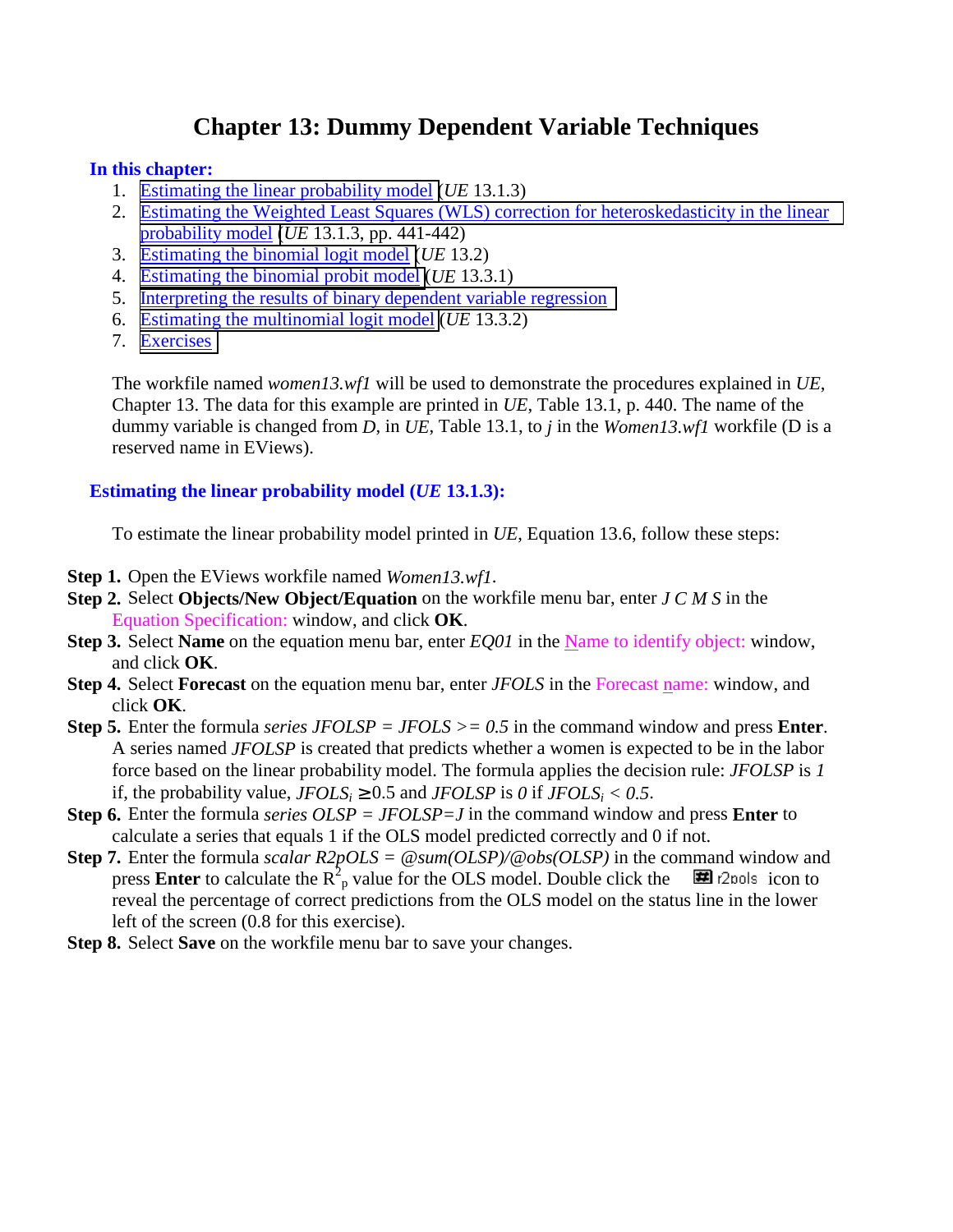# <span id="page-1-0"></span>**Estimating the Weighted Least Squares (WLS) correction for heteroskedasticity in the linear probability model (***UE* **13.1.3, pp. 441-442):**

To estimate the weighted least squares model specified in *UE*, Equations 13.7 & 13.8, follow these steps:

- **Step 1.** Open the EViews workfile named *women13.wf1*.
- **Step 2.** Select **Objects/New Object/Equation** on the workfile menu bar, enter *J/Z C 1/Z M/Z S/Z* in the Equation Specification: window, and click **OK** to generate the same coefficients and standard errors reported in *UE*, Equation 13.8.
- **Step 3.** Select **Name** on the equation menu bar, enter *EQ02a* in the Name to identify object: window, and click **OK**.
- **Step 4.** To perform the same analysis using the WLS feature in EViews: select **Objects/New Object/Equation** on the workfile menu bar, enter *J Z C M S* in the Equation Specification:

window, select the  $\bigcirc$ Options button, check Weighted LS/TSLS and type  $1/Z$  in the Weight: window. Click **OK** twice to generate the same coefficients and standard errors reported in *UE*, Equation 13.8. Note that the coefficient on the *Z* variable is the constant (i.e.,  $Z^*(1/Z) = 1$ ) and the coefficient on the constant, *C*, is the coefficient on the variable 1/Z (i.e., *C\*(1/Z)*).

- **Step 5.** Select **Name** on the equation menu bar, enter *EQ02b* in the Name to identify object: window, and click **OK**.
- **Step 6.** Select **Forecast** on the equation menu bar, enter *JFWLS* in the Forecast name: window, and click **OK**.
- **Step 7.** Enter the formula *series JFWLSP* = *JFWLS* > = 0.5 in the command window and press **Enter**. A series named *JFWLSP* is created that predicts whether a women is expected to be in the labor force based on the linear probability model. The formula applies the decision rule: *JFWLSP* is *1* if, the probability value,  $JFWLS_i \geq 0.5$  and  $JFWLSP$  is 0 if  $JFWLS_i < 0.5$ .
- **Step 8.** Enter the formula *series WLSP =JFWLSP=J* in the command window and press **Enter** to calculate a series that equals 1 if the WLS model predicted correctly and 0 if not.
- **Step 9.** Enter the formula *scalar R2pWLS* =  $\mathcal{Q}$ *sum(WLSP)/* $\mathcal{Q}$ *<i>obs(WLSP)* in the command window and press **Enter** to calculate the  $R^2$ <sub>p</sub> value for the WLS model. Double click the *R2pWLS* icon to reveal the percentage of correct predictions from the WLS model (0.83 for this exercise).
- **Step 10.** Select **Save** on the workfile menu bar to save your changes.

## **Estimating the binomial logit model (***UE* **13.2):**

To estimate the binomial logit model printed in *UE*, Equation 13.15, follow these steps:

- **Step 1.** Open the EViews workfile named *women13.wf1*.
- **Step 2.** Select **Objects/New Object/Equation** on the workfile menu bar.
- **Step 3.** From the Estimation Settings:, Method: window, select the *BINARY Binary choice (logit, probit, extreme value…)* estimation method. The window will change to reflect your choice.
- **Step 4.** There are two parts to the binary model specification. First, in the Equation Specification: field, you should type the name of the Binary dependent variable followed by a list of regressors (i.e., enter *J C M S* in the Equation Specification: window for this example). Second, check *logit* as the Binary estimation method: (this is the default setting in EViews). Click **OK** to run the logit regression.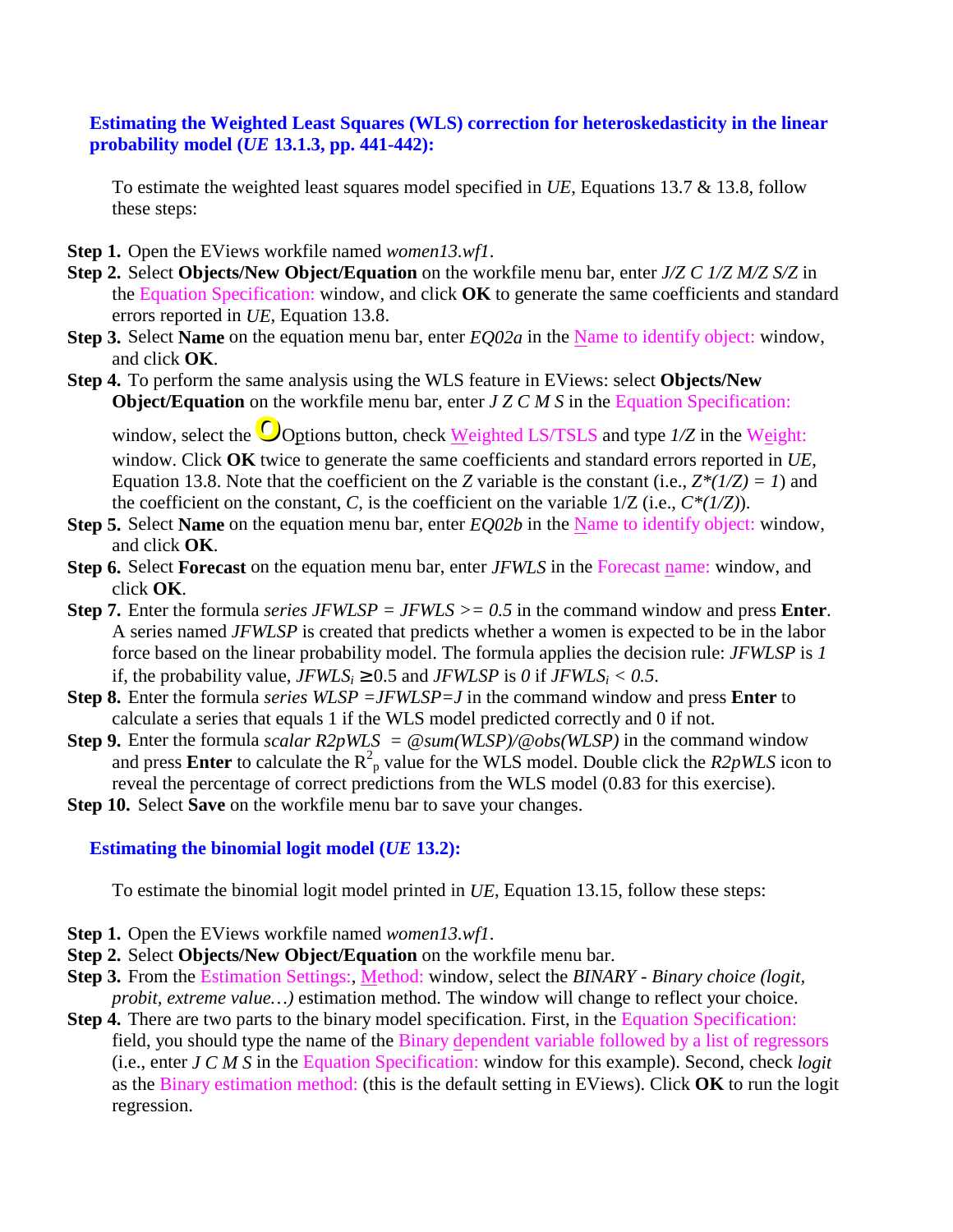- <span id="page-2-0"></span>**Step 5.** Select **Name** on the equation menu bar, enter *EQ03* in the Name to identify object: window, and click **OK**.
- **Step 6.** Select **Forecast** on the equation menu bar, enter *JFLOG* in the Forecast name: window, and click **OK**.
- **Step 7.** Enter the formula *series JFLOGP = JFLOG >= 0.5* in the command window and press **Enter**. A series named *JFLOGP* is created that predicts whether a women is expected to be in the labor force based on the linear probability model. The formula applies the decision rule: *JFLOGP* is *1* if, the probability value,  $JFLOG_i \geq 0.5$  and  $JFLOGP$  is 0 if  $JFLOG_i < 0.5$ .
- **Step 8.** Enter the formula *series LOGP = JFLOGP=J* in the command window and press **Enter** to calculate a series that equals 1 if the LOG model predicted correctly and 0 if not.
- **Step 9.** Enter the formula *scalar R2pLOG = @sum(LOGP)/@obs(LOGP)* in the command window and press **Enter** to calculate the  $R^2$ <sub>p</sub> value for the LOG model. Double click the *R2pLOG* icon to reveal the percentage of correct predictions from the LOG model (0.8 for this exercise).
- **Step 10.** Select **Save** on the workfile menu bar to save your changes.

The linear probability model results and the binomial logit model results can be compared by opening both regression equation results in the work area (i.e., double click the *EQ01* and *EQ03*  equation icons in the workfile window.

## **Estimating the binomial probit model (***UE* **13.3.1):**

To estimate the binomial probit model printed in *UE*, Equation 13.19, follow these steps:

- **Step 1.** Open the EViews workfile named *women13.wf1*.
- **Step 2.** Select **Objects/New Object/Equation** on the workfile menu bar.
- **Step 3.** From the Equation Specification: window, select the *BINARY Binary choice (logit, probit, extreme value…)* estimation method. The window will change to reflect your choice.
- **Step 4.** There are two parts to the binary model specification. First, in the Equation Specification: field, you should type the name of the Binary dependent variable followed by a list of regressors (i.e., enter *J C M S* in the Equation Specification: window for this example). Second, check *probit* as the Binary estimation method: (*logit* is the default setting in EViews). Click **OK** to run the probit regression.
- **Step 5.** Select **Name** on the equation menu bar, enter*EQ04* in the Name to identify object: window, and click **OK**.
- **Step 6.** Select **Forecast** on the equation menu bar, enter *JFPRO* in the Forecast name: window, and click **OK**.
- **Step 7.** Enter the formula *series JFPROP = JFPRO >= 0.5* in the command window and press **Enter**. A series named *JFPROP* is created that predicts whether a women is expected to be in the labor force based on the linear probability model. The formula applies the decision rule: *JFPROP* is *1* if, the probability value,  $JFRO_i \geq 0.5$  and  $JFROP$  is 0 if  $JFRO_i < 0.5$ .
- **Step 8.** Enter the formula *series PROP = JFPROP=J* to calculate a series that equals 1 if the PRO model predicted correctly and 0 if not.
- **Step 9.** Enter the formula *scalar R2pPRO* =  $\textcircled{e} \text{sum}(PROP)/\textcircled{e} \text{obs}(PROP)$  to calculate the R<sup>2</sup><sub>p</sub> value for the PRO model. Double click the *R2pPRO* icon to reveal the percentage of correct predictions from the PRO model (0.8 for this exercise).
- **Step 10.** Select **Save** on the workfile menu bar to save your changes.